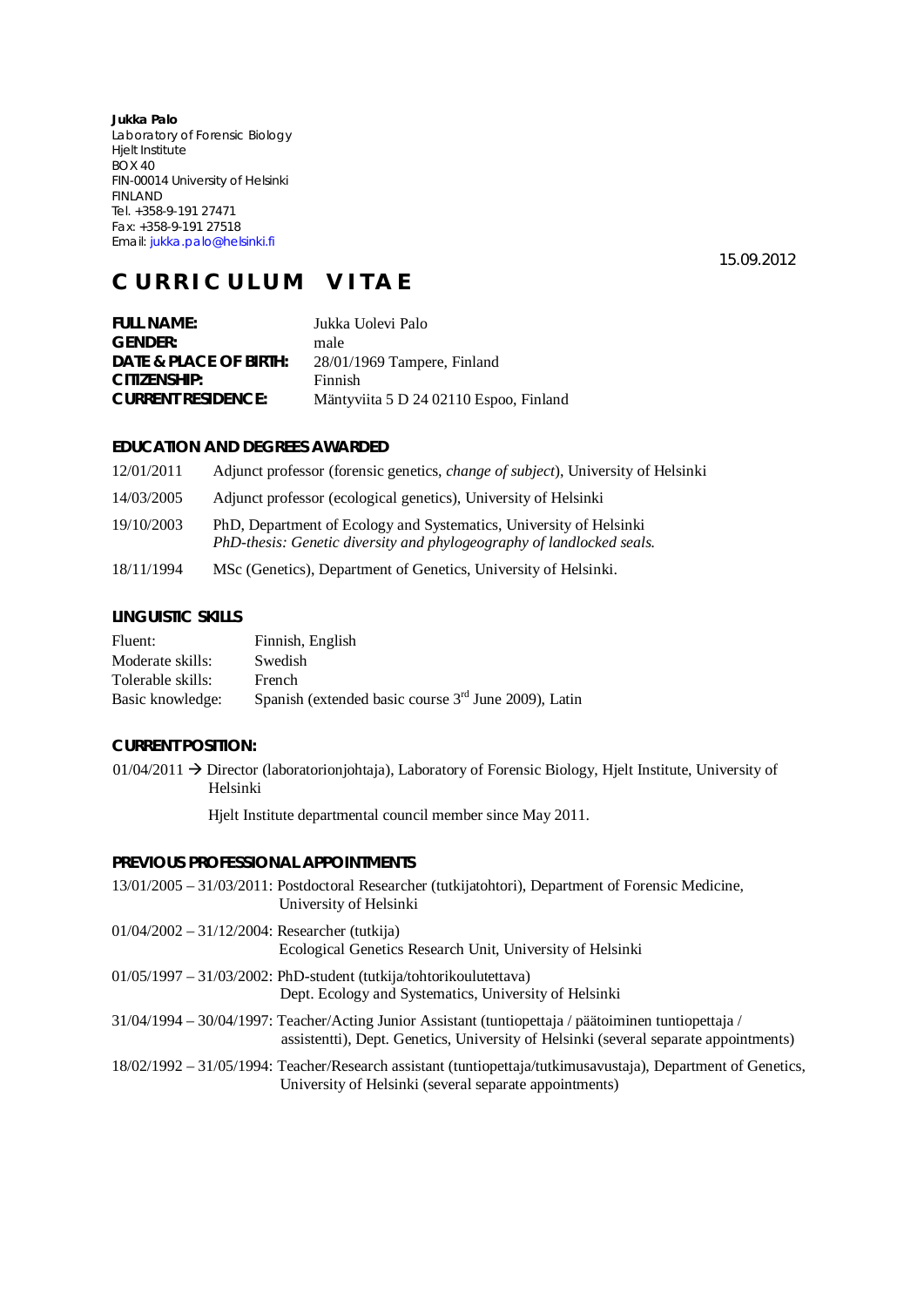#### **SUPERVISED DOCTORAL AND MASTER'S THESES**

*PhD projects, ongoing* 

- May 2012  $\rightarrow$  MA Evelyn Guevara, PhD thesis "Genetic diversity and divergence in a contemporary Chachapoya population from Amazonas - Peru: aSTRs, Y-STRs and mtDNA evidence" Hjelt Institute, University of Helsinki.
- August 2009  $\rightarrow$  MSc Anu Neuvonen, PhD thesis "Forensic genetics: linking basic population genetic research and applied science" Hjelt Institute, University of Helsinki
- August 2008  $\rightarrow$  MSc, MSc tech. Mikko Putkonen "Muinais-DNA tutkimukset valottavat Suomen asutushistoriaa esihistoriallisella ja historiallisella ajalla" ("Finnish population history in the light of ancient DNA data"), Hjelt Institute, University of Helsinki

#### *Master's projects, ongoing*

- 09/2012  $\rightarrow$  Hande Demir "PowerPlex Y23 diversity in Finland" (tentative title)
- *PhD theses, completed*
- 29/04/2011 Minttu Hedman, PhD thesis "Uniparental DNA markers and Forensic Genetics in Finland", Hjelt Institute, University of Helsinki
- *Master's theses, completed*
- 28/08/2012 Anna-Liina Rahikainen " Varfariini ja vaaralliset variantit. CYP2C9-, VKOR- ja CYP4F2 geenivarianttien vaikutus kuolemaan johtaneissa aivoverenvuodoissa" (Varfarin and its dangerous variants: the contribution of CYP2C9, VKOR and CYP4F2 gene variants on lethal brain haemorrhages", Dept Biosciences, University of Helsinki.
- 31/08/2009 Anu Neuvonen, " Use of 7 polymorphic loci increases discrimination power of Y-STR profiling in the Finnish population" King's College London, UK
- 31/08/2008 Amber Askarieh, "Y-chromosomal Haplogroups in Finland: Y-SNP Panel Development and Prediction from Y-STR Haplotypes" King's College London, UK

Member of the PhD thesis steering committee of MSc Jenni Leppänen (Department of Biosciences, University of Helsinki thesis defence in November 30, 2012)

# **SCIENTIFIC EXPERT POSITIONS**

*Ad-hoc* member of the Finnish Disaster Victim Identification unit. Participated in the identification of victims in various domestic and international catastrophes, e.g. the 2007 and 2009 school shooting incidents in Finland.

*September 2010:* DNA specialist assigned by Crisis Management Centre Finland, part of an international team investigating civil war disappearances in Nepal.

*June-September 2005:* DNA specialist working for the Finnish DVI unit during the 2004 South-East Asian Tsunami catastrophe in Finland and Thailand, part of the TTVI-IMC (Phuket, Thailand)

#### *Referee duties for the following journals:*

Animal Biology, Annales Zoologici Fennici, Biological Journal of Linnean Society, Journal of Negative Results (Ecology & Evolutionary Biology), BMC Evolutionary Biology, Conservation Genetics, Evolution, Ecography, Heredity, Human Heredity, International Journal of Legal Medicine, BMC Investigative Genetics (pre-launch reviews), Molecular Biology Reports, Molecular Ecology

### **FOREIGN VISITS**

Visiting professor (lecturer), Catholic University of Peru, Lima, two weeks in November 2008. Forensic anthropology and bioarchaeology course (eight lectures on population genetics).